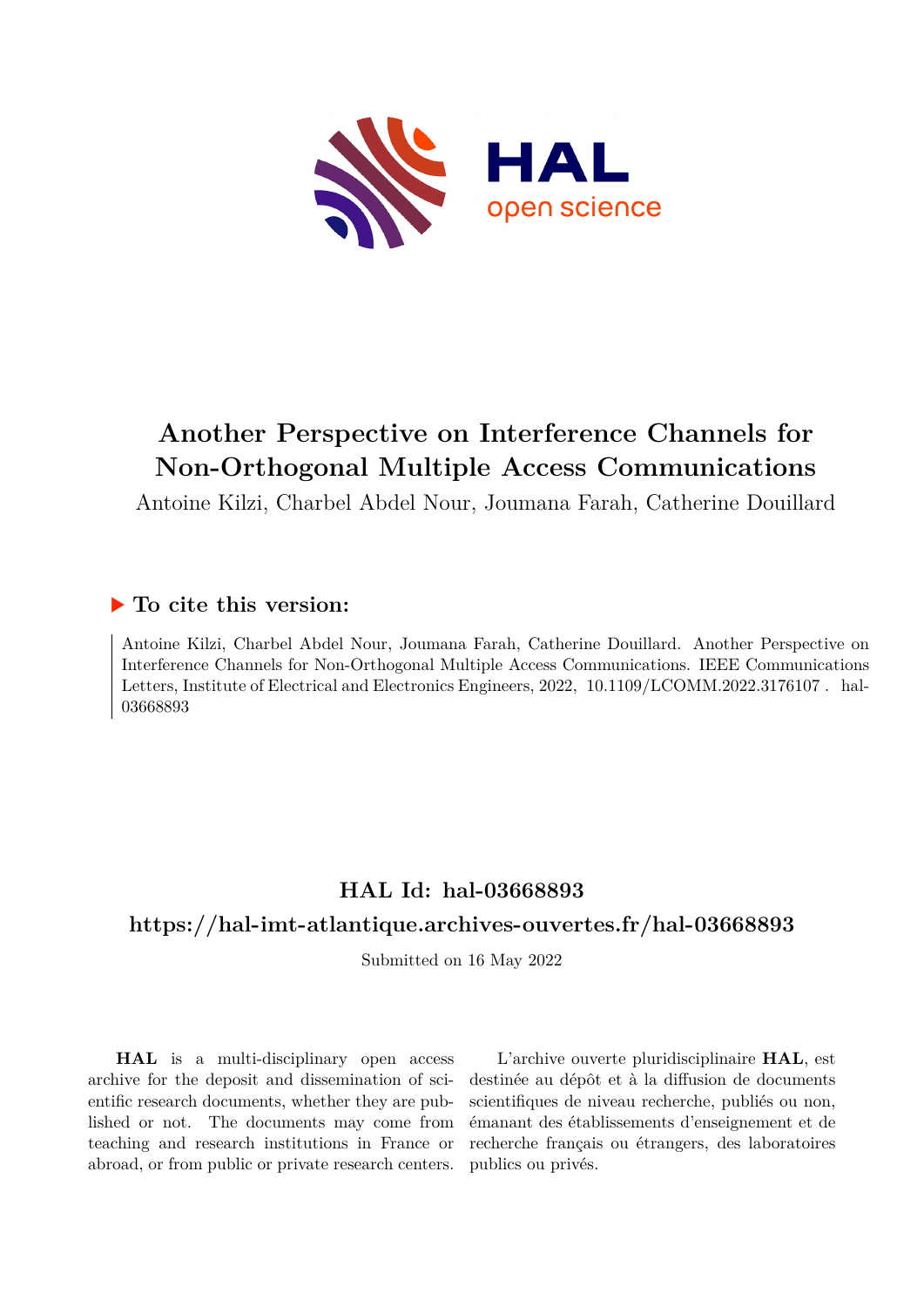# Another Perspective on Interference Channels for Non-Orthogonal Multiple Access Communications

Antoine Kilzi, Charbel Abdel Nour, Joumana Farah, Catherine Douillard

*Abstract*—In this letter, a new perspective on non-orthogonal multiple access (NOMA) is given, relying on the established model of interference channels (IC) from information theory. Establishing links with studies on ICs enables a new framework for the application of NOMA, especially in the context of distributed antenna systems. Thanks to this common framework, a fair and comprehensive evaluation of single antenna NOMA and IC-based NOMA is provided first. Then, a simple transmit coordination scheme, termed *antenna switching*, is proposed to switch the IC scenario from strong to weak IC leading to an increase in the achievable capacity under some system and channel conditions. Finally an application example is provided to show the advantage of the proposed approach that enables to match the type of NOMA to the deployment context according to the desired trade off between system throughput and user fairness.

*Index Terms*—Distributed antenna systems, non orthogonal multiple access, successive interference cancellation, interference channel, antenna switching.

#### I. INTRODUCTION

As the demand for high data rates and connected devices continues to rise, paradigm shifts are proposed for the efficient management of the available resources in wireless communication systems. One promising solution resides in non-orthogonal multiple access (NOMA) schemes. NOMA finds its roots in the study of broadcast channels in information theory which consist of a single transmitter sending separate information to multiple receivers. In the early seventies, a proposed coding scheme applying superposition coding (SC) at the transmitter, coupled with successive interference cancellation (SIC) at the receiver, was shown to be optimal [1], [2], i.e. actually achieving system capacity. The SC-SIC scheme was then referred to as NOMA by the wireless communications community following [3], [4] which introduced the SC-SIC scheme as a new multiple access (MA) technique for wireless communications. Since then, academia and industry heavily investigated the subject from different perspectives with system-level simulations [5]–[8], and also more practical aspects such as channel state imperfection and SIC error propagation [9]. The obtained results promote NOMA as the better MA scheme when compared to orthogonal signaling strategies, leading to its adoption since release 14 in the long term evolution (LTE) standard as an efficient component to tackle the capacity demand [10].

Moreover, system architectures underwent an evolution from the unique central antenna system (CAS) per cell, to distributed antenna systems (DAS) and cloud radio access networks (C-RAN) [11]. Motivated by a denser deployment of antennas in the cell that enhances the link quality and enables higher spatial spectrum reuse, this evolution tries to better cope with the exponential increase in the number of connected devices. However, it raises the question related to the efficient integration of NOMA into such distributed network architectures and the evaluation of its potential benefits. The current work shows how IC is relevant for NOMA application in DAS and proposes a framework for its evaluation. The two main contributions of this letter are as follows:

- We resort to the studies of the two-user interference channels (IC) [12], [13] to propose means for efficient integration of NOMA to DAS where different antennas serve the paired users on a subcarrier. Then, the proposed IC-based NOMA is compared to *classical* or *single antenna* NOMA.
- We propose a simple but effective modification to the two-user IC model, through enabling flexible user-antenna association, resulting in an increased capacity. We also apply this modification directly to the proposed *IC-based* or *distributed* NOMA scheme.

The letter is organized as follows: System model is presented in section II where the concept of distributed NOMA is introduced along with its achievable capacity region. The antenna switching (AS) proposal is detailed in section III and its effects on the IC are analyzed. The achievable capacity regions are provided in section IV and system level simulations are presented in section V, before concluding the paper in section VI.

#### II. SYSTEM MODEL

Classical NOMA denotes a MA scheme where multiple transmissions are allowed over the same time/frequency/space resources. Distributed NOMA represents the case where the signals of the non-orthogonally multiplexed users are powered from distinct antennas. In the following, the case of 2 non-orthogonally multiplexed users on the same resource is considered. In information-theoretic terms, distributed NOMA consists of two sender-receiver pairs forming an interference channel (IC). Hence, the concept of interference channels provides a solid foundation for tackling NOMA in DAS (i.e. distributed NOMA) that is yet to be explored. To set a unique framework for both classical single antenna NOMA and IC-based NOMA, we first start by presenting the network architecture, and then proceed to the description of each of these NOMA variants.

J. Farah is with the Department of Electricity and Electronics, Faculty of Engineering, Lebanese University, Roumieh, Lebanon (joumanafarah@ul.edu.lb).

A. Kilzi, C. Abdel Nour and C. Douillard are with Institut Mines-Telecom, CNRS UMR 6285 Lab-STICC, 29238 Brest, France, (email: antoine.kilzi@imtatlantique.fr; charbel.abdelnour@imt-atlantique.fr; catherine.douillard@imtatlantique.fr).

This work has been funded with support from IMT Atlantique and the Lebanese University.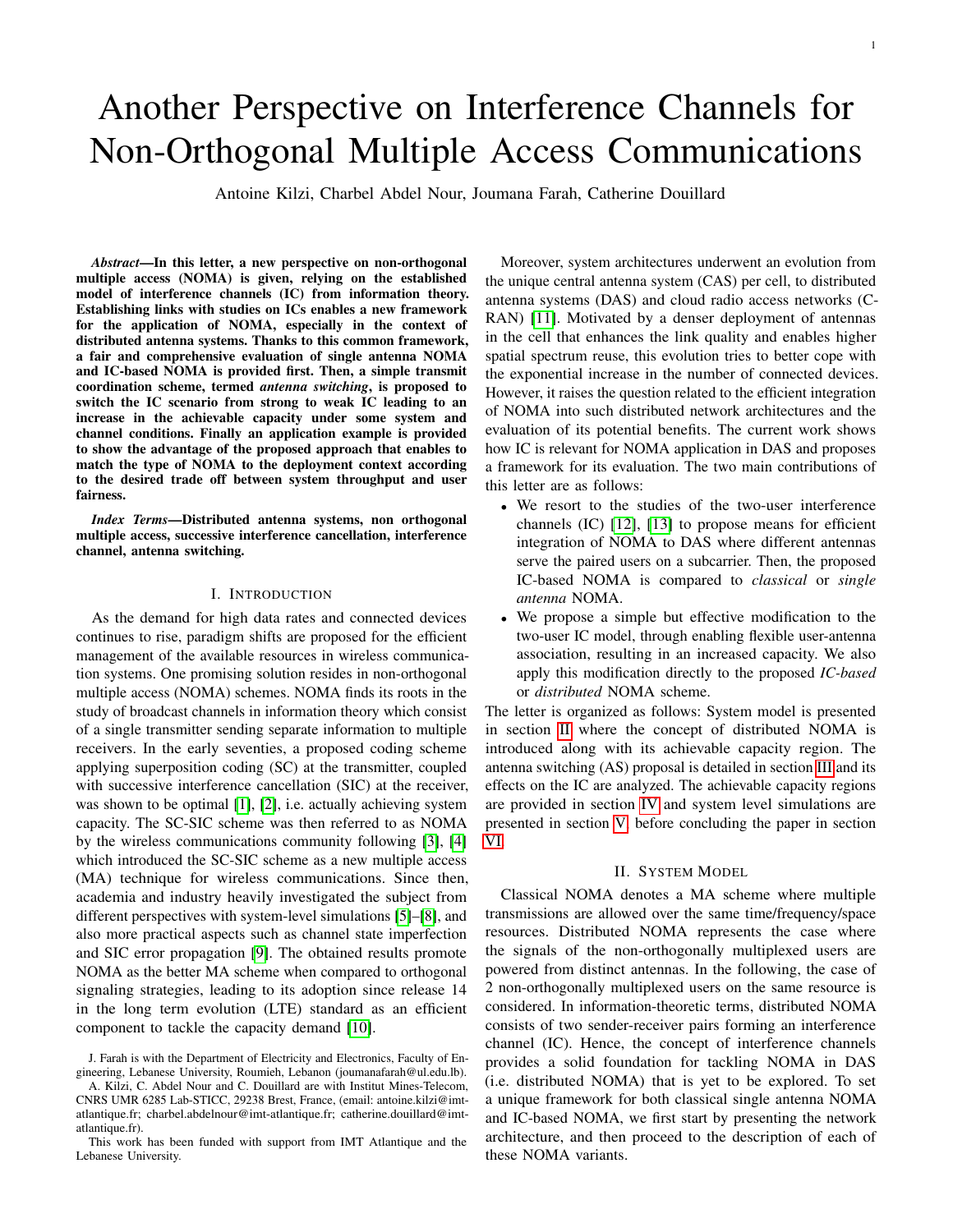#### *A. Network Architecture*

A distributed system architecture consists in deploying multiple antennas or remote radio heads (RRHs) connected to a central baseband unit (BBU) through high capacity optical fibers [14]. The BBU handles medium access control, user scheduling and radio resource management. In this context, the system model for the two-user IC is depicted in Fig. 1 where user  $i \in \{1, 2\}$  is served by antenna i whose transmit power is  $P_i$  and is subject to a Gaussian noise of variance  $\sigma^2$ . The channel gains between antenna 1 and users 1 and 2 are  $h_{1,1}$ and  $h_b$  respectively, and the channel gains between antenna 2 and users 1 and 2 are  $h_a$  and  $h_{2,2}$  respectively.



Fig. 1: System Model of the two-user IC setup behaving as NOMA.

In the following,  $h_{1,1}$  and  $h_{2,2}$  correspond to the direct information links whereas  $h_a$  and  $h_b$  correspond to the interfering links. The signal-to-noise ratios (SNRs)  $S_1$  and  $S_2$  at the levels of users 1 and 2, and the interference-to-noise ratios (INRs)  $I_1$  and  $I_2$  at the levels of users 1 and 2 are given by:

$$
S_1 = P_1 \frac{|h_{1,1}|^2}{\sigma^2}, \qquad S_2 = P_2 \frac{|h_{2,2}|^2}{\sigma^2}, \qquad (1)
$$

$$
I_1 = P_2 \frac{|h_a|^2}{\sigma^2}, \qquad I_2 = P_1 \frac{|h_b|^2}{\sigma^2}.
$$
 (2)

#### *B. Single antenna NOMA*

The classical NOMA scheme is obtained by powering down one antenna (e.g. antenna 2) and transmitting the super-imposed signals of users 1 and 2 through antenna 1. Hence  $P_1$  is split into  $\gamma P_1$  and  $(1 - \gamma)P_1$  to power the signals of users 1 and 2 respectively ( $\gamma \in [0, 1]$ ). Assuming that  $|h_{1,1}| > |h_b|$ , user 1 is said to be the strong user. Through implementing a SIC receiver, user 1 first detects, demodulates and decodes the signal of user 2 with a power level  $(1 - \gamma)P_1|h_{1,1}|^2$ , and then re-encodes and subtracts it from the superimposed signal to retrieve its own interference-free signal. User 2 is the weak user, treating the interference signal of user 1 (with a received power level  $\gamma P_1 |h_b|^2$ ) as noise while decoding its own signal  $((1 - \gamma)P_1|h_b|^2)$ . With  $C(x) = \frac{1}{2}\log_2(1+x)$ , the achievable user rates  $R_1$ ,  $R_2$  by users 1 and 2 are given by:

$$
R_1 = C(\gamma S_1),\tag{3}
$$

$$
R_2 = C\left(\frac{(1-\gamma)I_2}{\gamma I_2 + 1}\right).
$$
 (4)

#### *C. IC-based NOMA*

By defining  $a = I_1/S_2$  and  $b = I_2/S_1$  as the channel coefficients of the standard form [15], four different classes of interference channels can be identified according to how  $a$ and b compare to unity:

*1)* Strong *IC:*  $a > 1$ ,  $b > 1$ : In strong interference channels, the interference is such that users start by removing their respective interfering signals through SIC and then proceed to decode their own signals. The communication channel reduces to a compound multiple-access (MAC) channel. Also, in addition to the individual user rate bounds  $R_1 \leq C(S_1)$  and  $R_2 \leq C(S_2)$  common to all interference classes, the inequality defining the capacity region is given by [16]:

$$
R_1 + R_2 \le \min\{C(S_1 + I_1), C(S_2 + I_2)\}.
$$
 (5)

The strong IC case is the only case for which the capacity is perfectly known for interference channels. For the remaining classes, the best achievable estimate known to date is provided by Han and Kobayashi [12]. The idea resides in splitting the messages of every user into a common part which is to be decoded by both users, and a private part to be decoded only by the intended user. The common and the private messages of every user are then transmitted using superposition coding. Through this scheme, part of the interference can be canceled while the interference relative to the private message part of the other user is treated as noise. This scheme allows for flexibility in the splits of each user's common and private parts, as well as for flexibility in the power allocation and time sharing, resulting in a somewhat difficult region to characterize. However, more recent advances employing generalized degrees of freedom [13] enabled the formulation of upper and lower bounds for the Gaussian IC achievable within half a bit per dimension. Hence, in the following, the bounds of [13] are used to characterize the capacity region of the remaining IC classes.

2) Weak IC:  $a < 1$ ,  $b < 1$ . The upper and lower bounds for the weak interference channel are given by

$$
R_1 + R_2 \le \min\{C(S_1) + C(\frac{S_2}{1+I_2}), C(S_2) + C(\frac{S_1}{1+I_1}),
$$
  
\n
$$
C(I_1 + \frac{S_1}{1+I_2}) + C(I_2 + \frac{S_2}{1+I_1})\},
$$
  
\n
$$
2R_1 + R_2 \le C(I_1 + S_1) + C(I_2 + \frac{S_2}{1+I_1}) + C(\frac{S_1 - I_2}{1+I_2}),
$$
  
\n
$$
R_1 + 2R_2 \le C(I_2 + S_2) + C(I_1 + \frac{S_1}{1+I_2}) + C(\frac{S_2 - I_1}{1+I_1}).
$$
  
\n(6)

*3) Mixed IC, type 1:*  $b < 1$ ,  $a \ge 1$ : For the moderate or mixed interference channel 1, the bounds on the capacity region are as follows:

$$
R_1 + R_2 \le C(S_2) + C(\frac{S_1}{1+I_1}),
$$
  
\n
$$
R_1 + R_2 \le C(S_2 + I_2),
$$
  
\n
$$
R_1 + 2R_2 \le C(S_1 + I_1) + C(I_2 + \frac{S_2}{1+I_1}) + C(\frac{S_1}{1+I_2}).
$$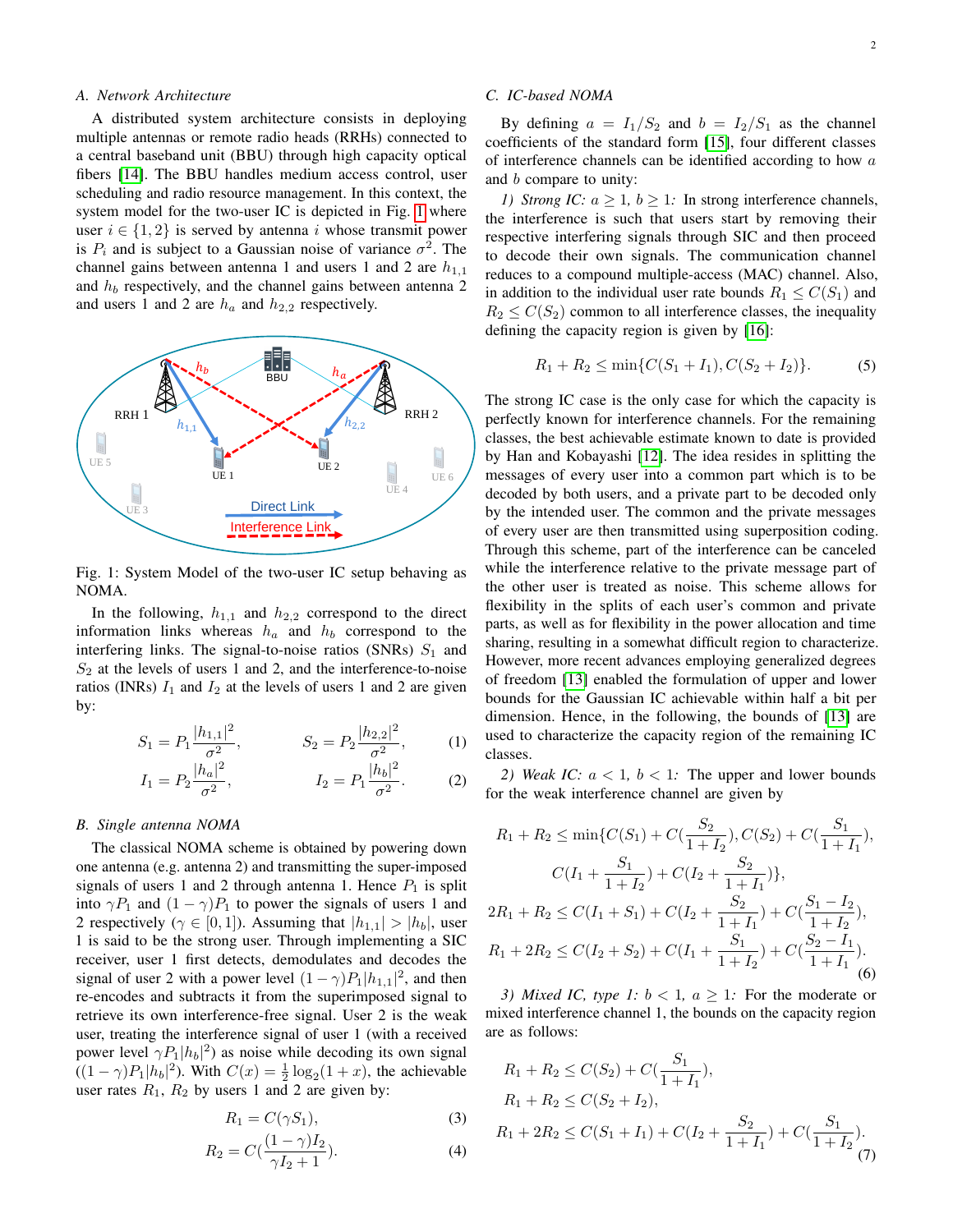*4) Mixed IC, type 2:*  $b > 1$ ,  $a < 1$ : For the moderate or mixed interference channel 2, the bounds on the capacity region are obtained by

$$
R_1 + R_2 \le C(S_1) + C(\frac{S_2}{1+I_2}),
$$
  
\n
$$
R_1 + R_2 \le C(S_1 + I_1),
$$
  
\n
$$
R_1 + 2R_2 \le C(S_2 + I_2) + C(I_1 + \frac{S_1}{1+I_2}) + C(\frac{S_2}{1+I_1}).
$$
  
\n(8)

The shapes of the capacity regions for every class of IC are depicted in Fig. 2.



Fig. 2: Schematics of achievable capacity regions for strong IC (a), mixed IC 1 (b), mixed IC 2 (c), and weak IC (d).

#### III. PROPOSED ANTENNA SWITCHING SCHEME

The study of interference channels in information theory assumes no cooperation between transmitters. In a wireless network, this can correspond to two adjacent cells serving independently their respective users on the same time/frequency resource in the uplink or downlink. Assuming a DAS setup within the same cell for the downlink channel as in Fig. 1, coordination between serving antennas becomes possible, altering thereby the interference channel model and leading to a new larger capacity if exploited properly. Out of the many possible levels of coordination between the transmitting antennas – which vary in complexity – one of the simplest coordination schemes is to swap the user-antenna association with potential benefits on system performance. Next, we propose the antenna switching (AS) scheme to aggregate the capacities of the two possible user-association schemes, resulting in an increased achievable capacity from the perspective of MA techniques. The impact of AS on two-user IC is also analyzed.

From an information theoretic perspective, the different associations between the transmitter-receiver pairs of Fig. 1 constitute separate interference channels. In the following, the IC-direct user-antenna association refers to serving user  $i$  from antenna  $i$  as shown in Fig. 3a, while the IC-switched association refers to the other scenario shown in Fig. 3b. After switching the serving antennas, the interfering signal at the level of user 1 (resp. user 2) originates from antenna 1 (resp. antenna 2) and experiences the newly interfering link  $h_{1,1}$  (resp.  $h_{2,2}$ ) while the useful signal is transmitted from antenna 2 (resp. antenna 1), experiencing the newly direct link  $h_a$  (resp.  $h_b$ ). Therefore, the new SNRs and INRs of Fig. 3b  $(S'_1, I'_1, S'_1, I'_2)$  are obtained from the previous SNRs and INRs of Fig. 3a as follows:

$$
S'_1 = I_1, S'_2 = I_2,
$$
  
\n $I'_1 = S_1, I'_2 = S_2.$  (9)

Based on these new SNRs and INRs, the interference class of the newly obtained IC may differ from the initial one. If we let  $\alpha = I_1'/S_2'$  et  $\beta = I_2'/S_1'$  be the standard form channel coefficients of the switched scenario, then we have  $\alpha = 1/b$ and  $\beta = 1/a$ . This means that an initially strong IC yields a weak IC after AS, and similarily, an initially weak IC yields a strong IC after AS.



Fig. 3: Interference channel for: (a) a direct user-antenna association, (b) a switched user-antenna association.

However, for type 1 and type 2 mixed ICs, one can check that the interference class remains unchanged after AS. This being said, the obtained mixed IC still differs significantly from the original one since it has quite different standard form channel coefficients ( $\alpha \neq a$  and  $\beta \neq b$ ). In other words, although the IC class is unchanged, the corresponding capacity regions are significantly impacted.

Having determined the interference class of the new IC and the expressions of the SNRs and INRs, the corresponding set of upper and lower bounds  $((5), (6), (7)$  or  $(8)$ ) is then applied to determine the capacity region of the swapped channel. From herein after, IC-AS designates the aggregation of IC-direct and IC-switched setups through time sharing, which results in its capacity region being the convex hull of the two ICs. Hence, IC-AS presents a larger capacity region than both scenarios. Finally, note that the counterpart of AS in the classical (single antenna) NOMA scheme (NOMA-AS) resides in switching the powering antenna of both superimposed user signals from antenna 1, referred to as NOMA 1, to antenna 2 (NOMA 2) and vice-versa.

#### IV. CASE STUDIES

The first step in comparing classical NOMA to IC-based NOMA with and without AS resides in analyzing the achievable capacity regions for each MA scheme. For that matter, special cases are selected in this section that best depict the properties of AS-enabled IC-based NOMA.

Fig. 4a superposes the capacity region of a strong IC (ICdirect curve) to its weak counterpart after AS (IC-switched), and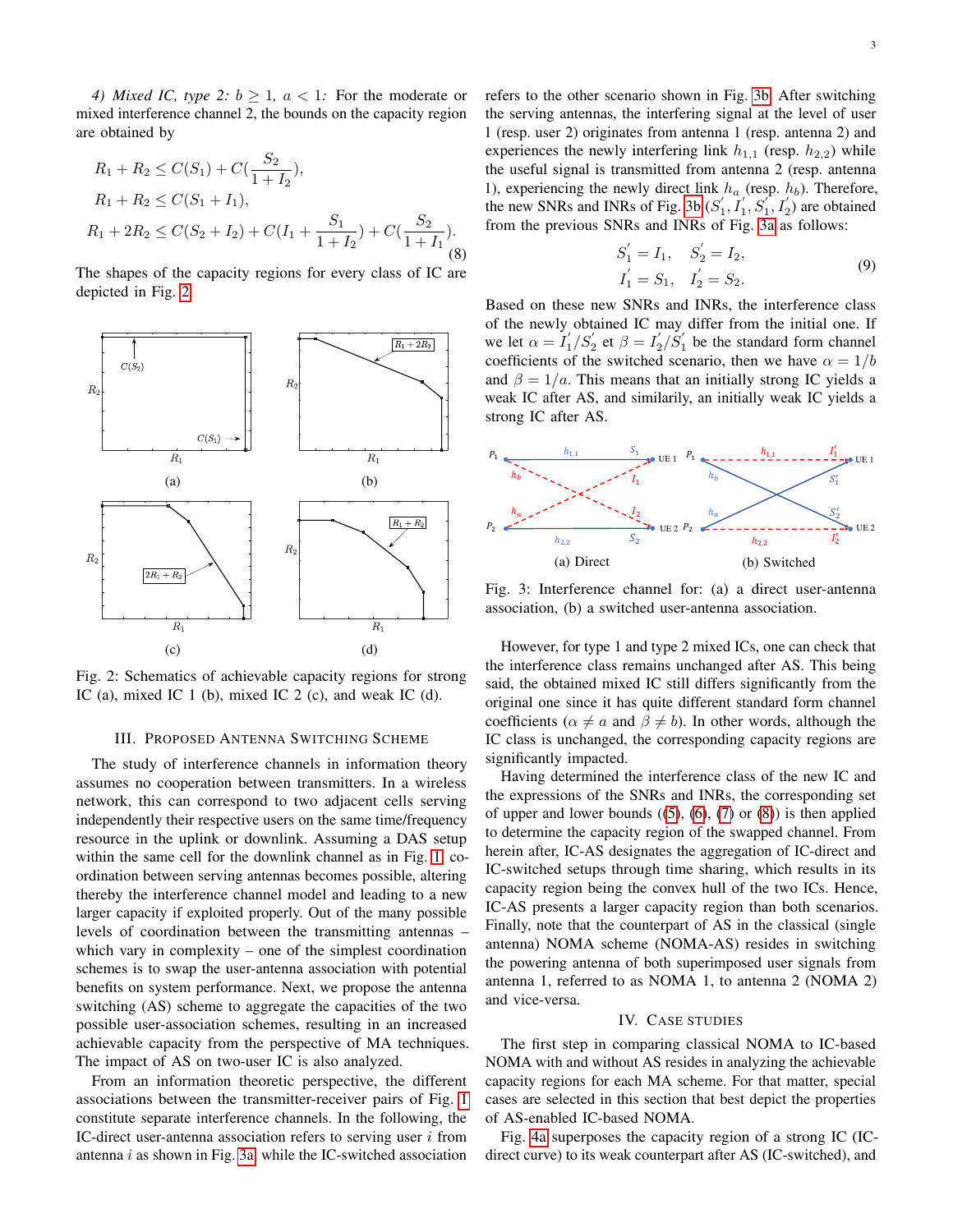

Fig. 4: IC capacity region for: (a)  $S_1 = 0.7$  dB,  $S_2 = 11$  dB,  $I_1 = 21$  dB,  $I_2 = 20$  dB, (b)  $S_1 = 30$  dB,  $S_2 = 2$  dB,  $I_1 = 19$  dB,  $I_2 = 14$  dB, (c)  $S_1 = 33$  dB,  $S_2 = 4$  dB,  $I_1 = 5$  dB,  $I_2 = 11$  dB

to classical NOMA regions when powering the signals from the first antenna (NOMA 1) or the second antenna (NOMA 2). As shown in the figure, the weak IC presents a significant increase in the capacity region compared to the initial strong IC. The interference cancellation capabilities available for the case of strong IC come at the cost of having the interfering signal more powerful than the actual information signal, resulting in a larger capacity region for weak IC. In fact, it can be shown through mathematical manipulations of the corresponding capacity region equations that the achievable sum-capacity of the weak IC (derived from a strong IC) is always larger than the sum-capacity of strong IC and that of NOMA 1 and 2. A more intuitive explanation is that interference avoidance (through treating interference as noise) should be privileged over interference cancellation by systematically adopting the user-antenna setup yielding a weak IC. Note that the underlying reason for resorting to mere comparisons of the capacity regions of different IC classes is that both strong and weak ICs originate from the same physical channel but with different user-antenna setups.

In Fig. 4b, the capacity regions of a mixed IC type 1 is depicted. As opposed to the case of strong IC, the sumcapacity of mixed IC scenarios (type 1 and 2) is not necessarily larger after swapping the antennas serving the users. For the conditions of Fig. 4b, switching the antennas results in a decrease of the sum-capacity from 5.1 bps/Hz to 4.8 bps/Hz. Nonetheless, the achievable capacity region of the aggregated IC-AS is still larger than the original IC thanks to the convex hull operation. Note that the IC-AS capacity region, may include that of classical NOMA, as in Figs. 4a and 4b, or not, as in Fig. 4c. It can therefore be concluded that the potential gains and drawbacks of IC over classical NOMA cannot be merely accounted for by the achievable sum-capacity obtained over a particular time/frequency/space resource. Indeed, other indicators are needed to further assess and quantify their differences in broader MA system level simulations, since they do provide different trade-offs for the resource allocation scheduler compared to the case without AS. Consequently, we propose next to evaluate the classical and distributed NOMA for the proportional fairness (PF) scheduler [17], using the key performance indicators (KPIs) consisting of the achieved total throughput and the Jain fairness index [18] (higher is better

with the best case value equal to one).

#### V. SYSTEM LEVEL SIMULATIONS

#### *A. Proportional Fairness Scheduler*

The PF scheduler [17] is selected in this work because it provides a good trade-off between user fairness and total throughput. For NOMA systems, it takes into account the historic user rates to allocate each non-orthogonally multiplexed time/frequency resource or subcarrier to the user pair that maximizes the PF metric given by:

$$
U_s = \arg\max_{U} \sum_{k \in U} \frac{R_{k,s}(t)}{T_k(t)},\tag{10}
$$

where U is the set of all possible user pairs,  $R_{k,s}(t)$  the throughput that would be achieved by users  $k \in U$  if paired on subcarrier s at time slot t, and  $T_k(t)$  the historic rate of k at time slot  $t$  (i.e. the mean rate of user  $k$  until time slot  $t$ ).

An equal power distribution is applied for inter-subcarrier power allocation for both classical and IC-based NOMA. In classical NOMA, a single antenna is used to transmit the signals of both users over a sub-carrier, therefore the operating point of the capacity region is determined by the intra-subcarrier power allocation. Differently, in IC-based NOMA, each user signal is powered independently from one antenna, hence the operating point of the capacity region is selected through rate allocation. For classical NOMA, the power allocation proposed in [19] that accounts for the user channel gains and their historic rates to maximize the PF metric is adopted. Therefore, the proposed rate allocation for IC-based NOMA follows the same idea by selecting the corner point of the capacity region maximizing the PF metric.

#### *B. Simulation Results*

The system depicted in Fig. 1 is applied in a single circular cell of radius 500 m. The two RRHs are deployed in a diametrically opposed manner, 250 m away from the cellcenter, with 1 W of total transmit power each. For NOMA 1 and 2, the other antenna is switched off and the active antenna power is set to 2 W for a fair comparison. The propagation model includes large-scale fading and is given by  $p_{los}[dB] = 128 + 37 \times \log(d[km]) + \delta$ , with  $\delta$  representing the